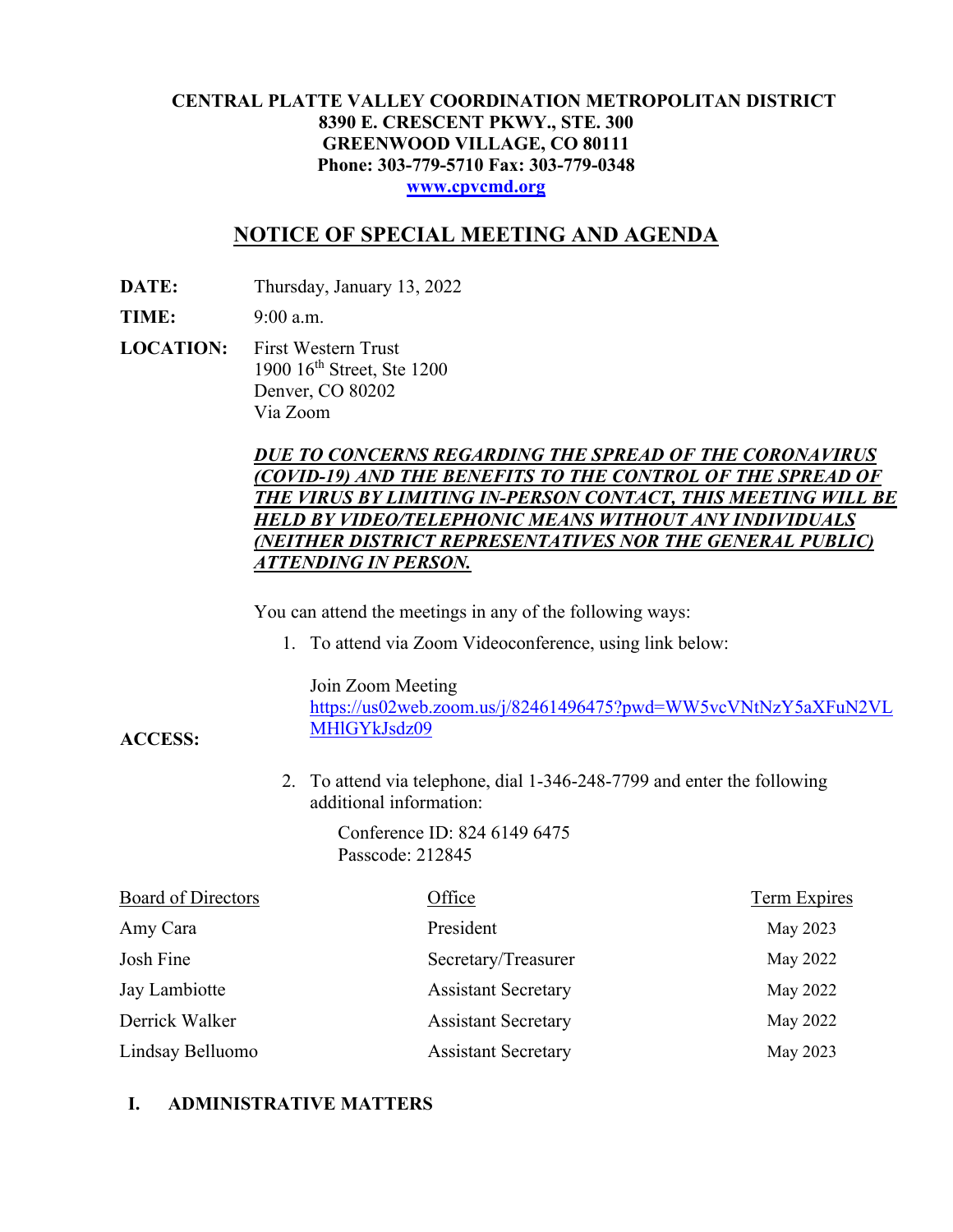- A. Call to order and approval of agenda.
- B. Present disclosures of potential conflicts of interest.
- C. Confirm quorum, location of meeting and posting of meeting notices.
- D. Public comment.

Members of the public may express their views to the Board on matters that affect the District that are otherwise not on the agenda. Comments will be limited to three (3) minutes per person.

### **II. CONSENT AGENDA**

- A. Review and consider approval of the minutes of the December 7, 2021 Special Meeting (enclosed).
- B. Accept November 30, 2021 Cash Position Report (enclosed).
- C. Approve current claims (enclosed).
- D. Accept Weekly Security Report from DDP BID (to be distributed).
- E. Accept Monthly Millennium Bridge and Union Gateway Bridge Elevator Report from Stealth Monitoring (enclosed).
- F. Other.

#### **III. FINANCIAL ITEMS**

A. Other.

#### **IV. MANAGER ITEMS**

- A. Safety coordination efforts and updates:
	- 1. Activation.
		- i. RTD Coordination Mobile Command Center update, granite block removal status, other.
		- ii. DPD Sub-station space updates and determine next steps
		- iii. Winter Activation Coffee cart, others?
	- 2.  $17<sup>th</sup>$  Street Gardens.
		- i. Rodent update.
		- ii. Redesign discussion/update.